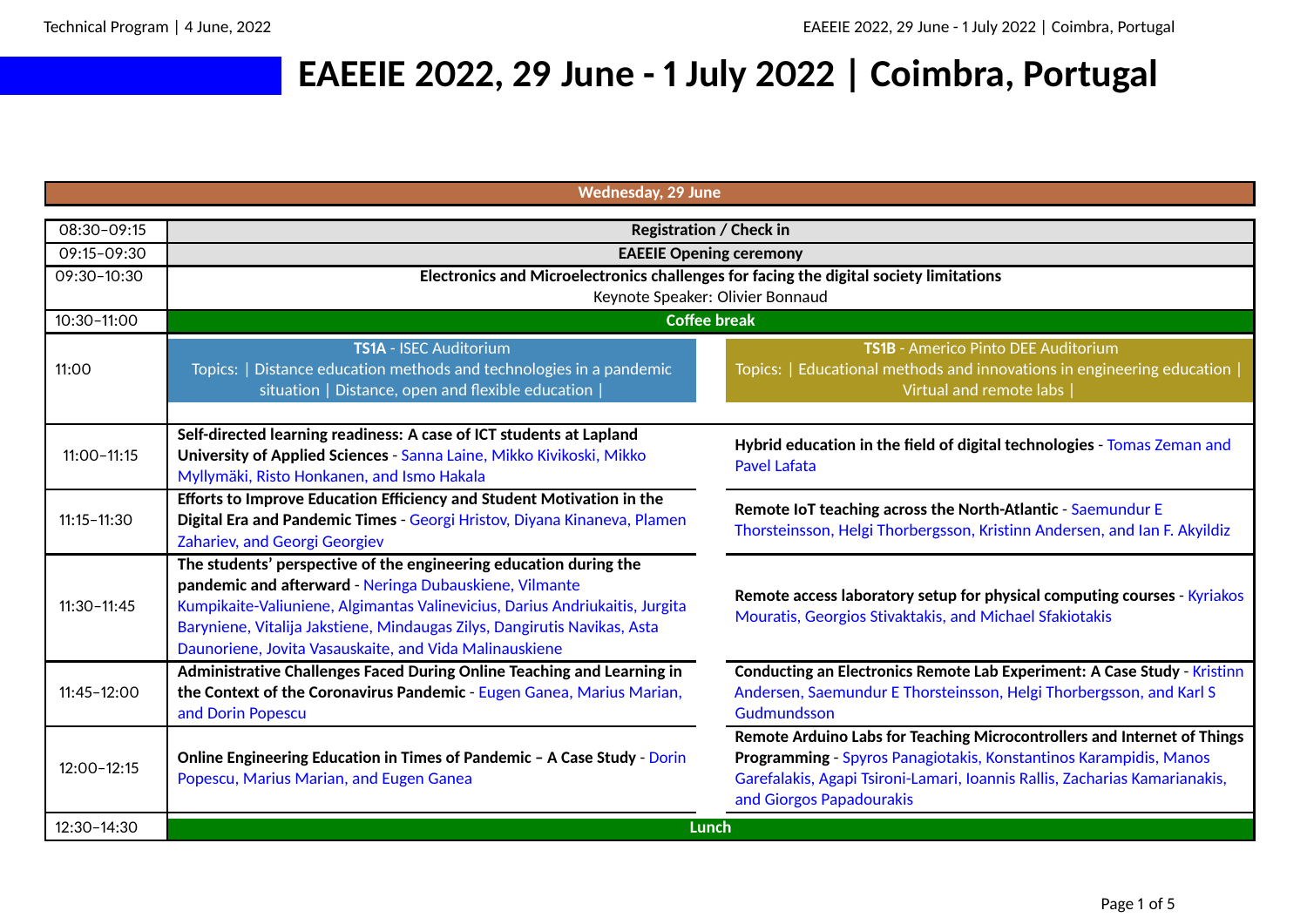| <b>Wednesday, 29 June</b> |                                                                                                                                                                                                                        |                                                                                                                                                                                                              |  |  |
|---------------------------|------------------------------------------------------------------------------------------------------------------------------------------------------------------------------------------------------------------------|--------------------------------------------------------------------------------------------------------------------------------------------------------------------------------------------------------------|--|--|
| 14:30                     | TS2A - ISEC Auditorium<br>Topics:   Distance education methods and technologies in a pandemic<br>situation   Distance, open and flexible education                                                                     | TS2B - Americo Pinto DEE Auditorium<br>Topics:   Educational methods and innovations in engineering education  <br>Virtual and remote labs                                                                   |  |  |
| 14:30-14:45               | Taking a mass participant course in digital design from local to online<br>during the Covid-19 pandemic - Andri Þorláksson, Helgi Thorbergsson,<br>Saemundur E. Thorsteinsson, Karl Gudmundsson, and Kristinn Andersen | <b>Considering Universal Design Principles and Guidelines in a Laboratory</b><br><b>Based Module Providing an Introduction to Microcontroller Based</b><br><b>Embedded Sensor Systems Design - Ian Grout</b> |  |  |
| 14:45-15:00               | Effect of Distance Teaching on Student's Course Evaluations - Marko Hölbl,<br>Lili Nemec Zlatolas, and Marko Kompara                                                                                                   | A study of microcontroller simulator tools for autonomous and online<br>learning - Fernanda Coutinho, Marco Silva, and Jorge Barreiros                                                                       |  |  |
| 15:00-15:15               | A pilot initiative for international virtual internships in the area of higher<br>education - Plamen Zahariev, Georgi Hristov, Diyana Kinaneva, and Georgi<br>Georgiev                                                 | LCP: FPGA based processors for education - Nikolay Kostadinov and Nina<br><b>Bencheva</b>                                                                                                                    |  |  |
| 15:15-15:30               | Internships of VET Students at Lockdown Time - Jaromír Hrad, Tomáš<br><b>Zeman, and Marek Nevosad</b>                                                                                                                  | A Web-based Platform and a Methodology to Teach Programming<br>Languages in Electrical Engineering Courses - Inácio Fonseca, Nuno Cid<br>Martins, and Fernando Lopes                                         |  |  |
| 15:30-15:45               | The limits of the digitalization of the training of engineers and masters in<br>microelectronics - Olivier Bonnaud                                                                                                     |                                                                                                                                                                                                              |  |  |
| 16:00-16:30               | <b>Coffee break</b>                                                                                                                                                                                                    |                                                                                                                                                                                                              |  |  |
| 16:30                     | TS3A - ISEC Auditorium<br>Topics:   Student attraction and motivation   The student perspective of<br>electrical and information engineering                                                                           | <b>TS3B</b> Americo Pinto DEE Auditorium<br>Topics:   Educational methods and innovations in engineering education  <br>Experimental learning and learning experiences in engineering                        |  |  |
| 16:30-16:45               | Planning the Attraction and Retention of Young ICT Talents - Liliya Ilieva<br>and Nina Bencheva                                                                                                                        | Gained knowledge by students in a course on relational databases - Lili<br>Nemec Zlatolas, Janez Martin Kričej, and Luka Hrgarek                                                                             |  |  |
| 16:45-17:00               | To avoid dropout: let student teach! Second act. - Hélène Frémont and<br><b>Florent Arnal</b>                                                                                                                          | Moving MSc Software Development course online: adaptation of the<br>large class module to a distance learning model - Olga Pishchukhina                                                                      |  |  |
| 17:00-17:15               | Engagement Contexts of Software Engineering Education Projects - E.<br><b>Moira Watson and David Cutting</b>                                                                                                           | Applying the DevOps methodology for a more efficient process of<br>teaching-learning computer programming - André Vicente and João Cunha                                                                     |  |  |
| $17:15 - 17:30$           | Motivation and expectations for choosing the field of Electrical<br>Engineering: students' perceptions - Fátima Monteiro, R. M. Monteiro<br>Pereira, Adelino J. C. Pereira, and Verónica Vasconcelos                   | Improving the Learning Process of Circuit Analysis at University of Vaasa<br>Maarit Vesapuisto, Otto Ellonen, and Timo Vekara                                                                                |  |  |
| 17:30-17:45               | Evolution of Student Demand for Electrical Engineering Studies in<br>Portugal - Fátima Monteiro and Fernanda Coutinho                                                                                                  | First Experiences in Using STACK in Education of Circuit Analysis at<br>University of Vaasa - Otto Ellonen, Maarit Vesapuisto, and Timo Vekara                                                               |  |  |
| 18:30                     | <b>Welcome drink</b>                                                                                                                                                                                                   |                                                                                                                                                                                                              |  |  |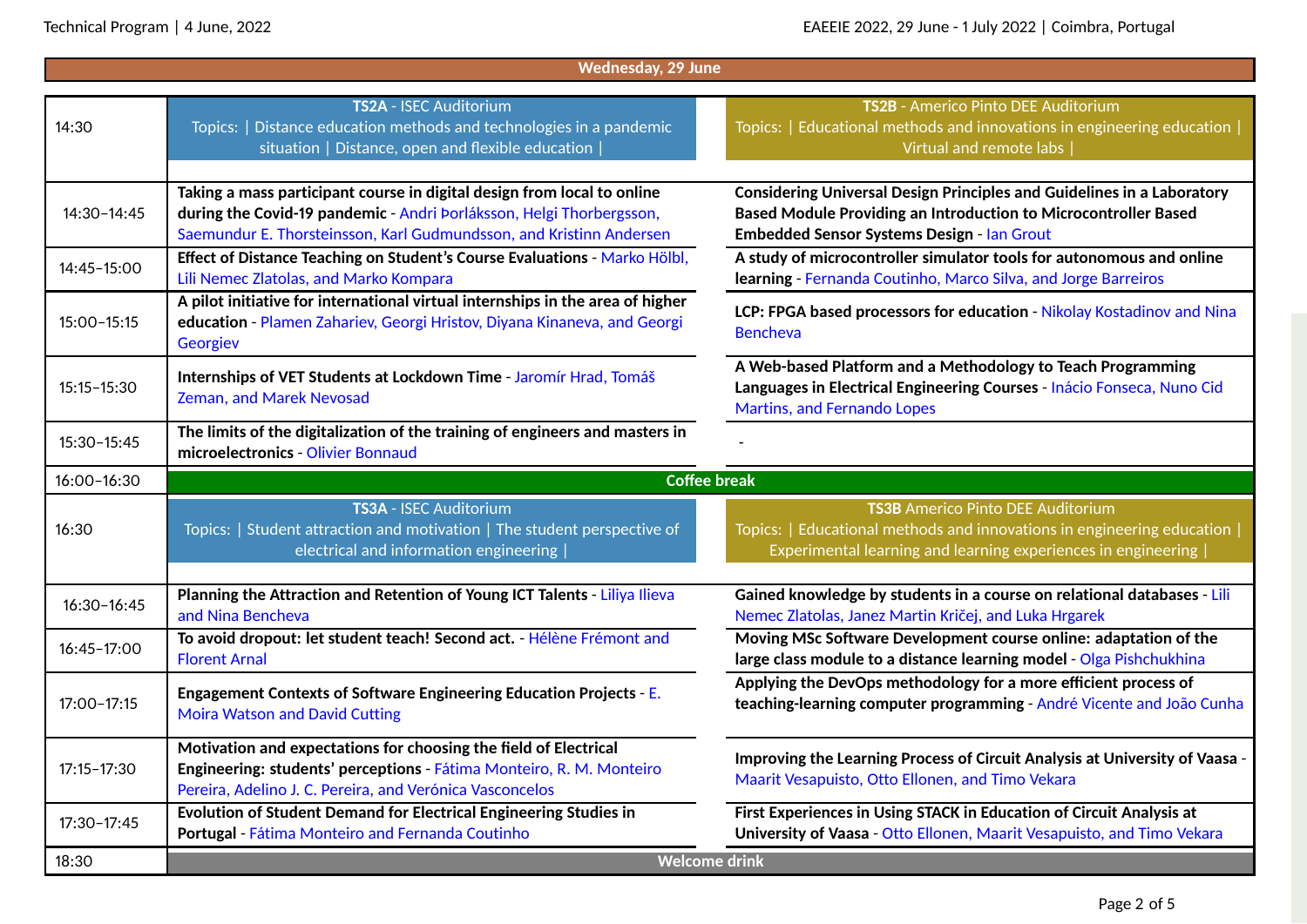| Thursday, 30 June |                                                                                                                                                                                                                                                      |                                                                                                                                                                                                                                                                             |  |
|-------------------|------------------------------------------------------------------------------------------------------------------------------------------------------------------------------------------------------------------------------------------------------|-----------------------------------------------------------------------------------------------------------------------------------------------------------------------------------------------------------------------------------------------------------------------------|--|
| 09:15-09:30       | <b>Registration / Check in</b>                                                                                                                                                                                                                       |                                                                                                                                                                                                                                                                             |  |
| 09:30-10:30       |                                                                                                                                                                                                                                                      |                                                                                                                                                                                                                                                                             |  |
|                   | Prophecies and Fulfilments in Computer-Aided Education: a Personal View<br>Keynote Speaker: Carlos Fiolhais                                                                                                                                          |                                                                                                                                                                                                                                                                             |  |
| 10:30-11:00       | <b>Coffee break</b>                                                                                                                                                                                                                                  |                                                                                                                                                                                                                                                                             |  |
|                   |                                                                                                                                                                                                                                                      |                                                                                                                                                                                                                                                                             |  |
|                   | TS4A - ISEC Auditorium                                                                                                                                                                                                                               | TS4B - Americo Pinto DEE Auditorium                                                                                                                                                                                                                                         |  |
| 11:00             | Topics:   Employability skills development   International partnerships and                                                                                                                                                                          | Topics:   Integration of research and industrial trends in engineering                                                                                                                                                                                                      |  |
|                   | dissemination of European projects   Curriculum design                                                                                                                                                                                               | education   Sustainability aspects of engneering education                                                                                                                                                                                                                  |  |
|                   |                                                                                                                                                                                                                                                      |                                                                                                                                                                                                                                                                             |  |
| $11:00 - 11:15$   | Preparing and developing skills for better employability for STEM and<br>engineering graduates - Anna Friesel, Edmundo Tovar, and Jaromír Hrad                                                                                                       | A Modular Laboratory-scale Environment for Smart Grid Testing, Training<br>and Teaching - Alexander Faschingbauer, Ferdinand von Tüllenburg, and<br><b>Javier Valdes</b>                                                                                                    |  |
| $11:15 - 11:30$   | Progressive development of professional engineering skills through<br>programmed project activities in EE - Tony Ward, Martin Coulton, and<br><b>Mohammad Nasr Esfahani</b>                                                                          | Teaching the Sustainable Development Goals based on Smart Grids and<br>vice versa - Jimmy Ehnberg                                                                                                                                                                           |  |
| $11:30 - 11:45$   | A framework to enhance students' soft skills within the context of<br>international engineering project collaboration - Hay Geraedts, Nina<br>Bencheva, Abigail Albuquerque, Konstantinos Karampidis, and Giorgos<br>Papadourakis                    | Water Care System (WCS) for Numeric Water Quality Criteria (NWQC)<br>with IoT/IoUT- Educational Implications of Sustainability Goal SDG 14 -<br>Rasma Tretjakova, Hans-Petter Halvorsen, Håkon Viumdal, Saba<br>Mylvaganam, Josef Timmerberg, and Jean Marc Thiriet         |  |
| $11:45 - 12:00$   | The European University of Technology - A perspective on building a<br>pioneering higher education system based on a human-centred<br>technology - Laura Grindei, Cristina Campian, Aurelia Ciupe, Luminita<br>Todea, Sonia Munteanu, and Ligia Moga | Integration of Strong Interdisciplinary Research on Master's Research<br>Programs in the Electrical Engineering Area - Marian-Silviu Poboroniuc                                                                                                                             |  |
| $12:00 - 12:15$   | Design and Implementation of a Signal Processing Course to Integrate<br>Master Studies in Sustainable Transportation and Electrical Power Systems<br>- Fernando Lopes, Victor D. N. Santos, Marina S. Perdigão, and Jorge García                     | A collaborative approach for the effective training of engineers in Metal<br>Additive Manufacturing for the die and mould sector - Aitzol LAMIKIZ<br>MENTXAKA, Eneko UKAR ARRIEN, Pierre DIAZ, Joel ALEXIS, Fábio Jorge<br>PEREIRA SIMÕES, and Jon Iñaki ARRIZUBIETA ARRATE |  |
| 12:30-14:30       | Lunch                                                                                                                                                                                                                                                |                                                                                                                                                                                                                                                                             |  |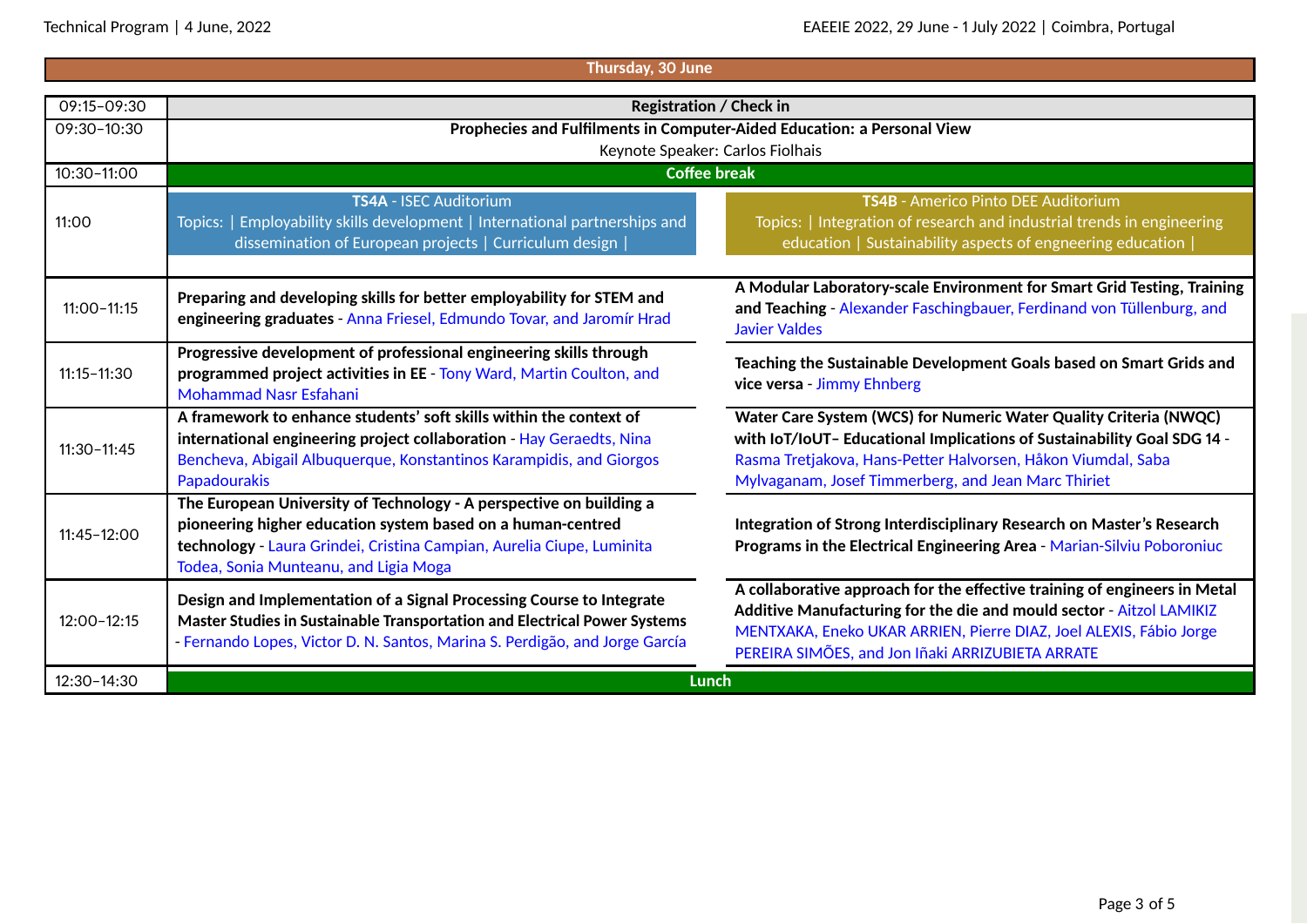| Thursday, 30 June |                                                                                                                                                                                                |                                                                                                                                                                                                                                                                                                                                                                                                                                                                                                        |  |  |
|-------------------|------------------------------------------------------------------------------------------------------------------------------------------------------------------------------------------------|--------------------------------------------------------------------------------------------------------------------------------------------------------------------------------------------------------------------------------------------------------------------------------------------------------------------------------------------------------------------------------------------------------------------------------------------------------------------------------------------------------|--|--|
| 14:30             | TS5A - ISEC Auditorium<br>Topics:   Employability skills development   International partnerships and<br>dissemination of European projects   Curriculum design                                | TS5B - Americo Pinto DEE Auditorium<br>Topics:   MOOC - Massive Open Online Courses   E-learning and<br>computer-based learning                                                                                                                                                                                                                                                                                                                                                                        |  |  |
| 14:30-14:45       | Capacity development by implementation of PLC trainings towards<br>Industry 4.0 - Tsvetelina Georgieva, Nina Bencheva, Plamen Daskalov,<br>Hamed Yahoui, and Sitha Khemmarath                  | MOOC on "Ultra-dense Networks for 5G and its Evolution": Challenges<br>and Lessons Learned - Manuel J. Lopez-Morales, D. Alejandro<br>Urquiza-Villalonga, Diego Gonzalez-Morin, Nidhi, Bahram Khan, Farinaz<br>Kooshki, Ahmed Al-Sakkaf, Leonardo Leyva, Hamed Farkhari, Daniele<br>Medda, Ilias-Nektarios Seitanidis, Ayman Abu-Sabah, Joseanne Viana,<br>Pedro Cumino, Victor P. Gil-Jimenez, M. Julia Fernández-Getino García,<br>Máximo Morales-Cespedes, Ana Garcia-Armada, and Fernando J. Velez |  |  |
| 14:45-15:00       | Teaching About Metamaterials and Nanotechnologies - Maria J. Martins                                                                                                                           | Introductory MOOC as Part of Student Admission: Course Evaluation and<br>Development Needs - Mikko Myllymäki, Risto Honkanen, and Ismo Hakala                                                                                                                                                                                                                                                                                                                                                          |  |  |
| 15:00-15:15       | Updating the Content of a Computer Vision Course for Students from the<br>STEM Programs - Dorian Cojocaru, Liviu Florin Manta, Marian Abagiu,<br>Andrei Dragomir, and Alexandru Marin Mariniuc | Proposal of a technological cluster to support eLearning platform - Filipe<br>Cardoso, António Godinho, J. Rosado, Filipe Caldeira, and Filipe Sá                                                                                                                                                                                                                                                                                                                                                      |  |  |
| $15:15 - 15:30$   | Updating the Content of an AI Course for Students from the Robotics and<br>Automation - Dorian Cojocaru, Liviu Florin Manta, Marian Abagiu, Andrei<br>Dragomir, and Alexandru Marin Mariniuc   | <b>Educational Service Platform for Artificial Intelligence Resources - Ilmars</b><br>Slaidins, Ieva Timrote, Viktors Zagorskis, and Lauris Cikovskis                                                                                                                                                                                                                                                                                                                                                  |  |  |
| $15:30 - 15:45$   | Creation of neural melodies in the frame of an international student<br>project - Beaubois Romain, Hutsebaut Melissa, Molla David, Ikeuchi<br>Yoshiho, Larrieu Guilhem, and Levi Timothée      |                                                                                                                                                                                                                                                                                                                                                                                                                                                                                                        |  |  |
| 16:00-16:30       | <b>Coffee break</b>                                                                                                                                                                            |                                                                                                                                                                                                                                                                                                                                                                                                                                                                                                        |  |  |
| 16:30-17:00       | <b>EAEEIE Council Meeting</b>                                                                                                                                                                  |                                                                                                                                                                                                                                                                                                                                                                                                                                                                                                        |  |  |
| 17:30-18:00       | <b>EAEEIE General Assembly</b>                                                                                                                                                                 |                                                                                                                                                                                                                                                                                                                                                                                                                                                                                                        |  |  |
| 19:30             | <b>Conference dinner</b>                                                                                                                                                                       |                                                                                                                                                                                                                                                                                                                                                                                                                                                                                                        |  |  |